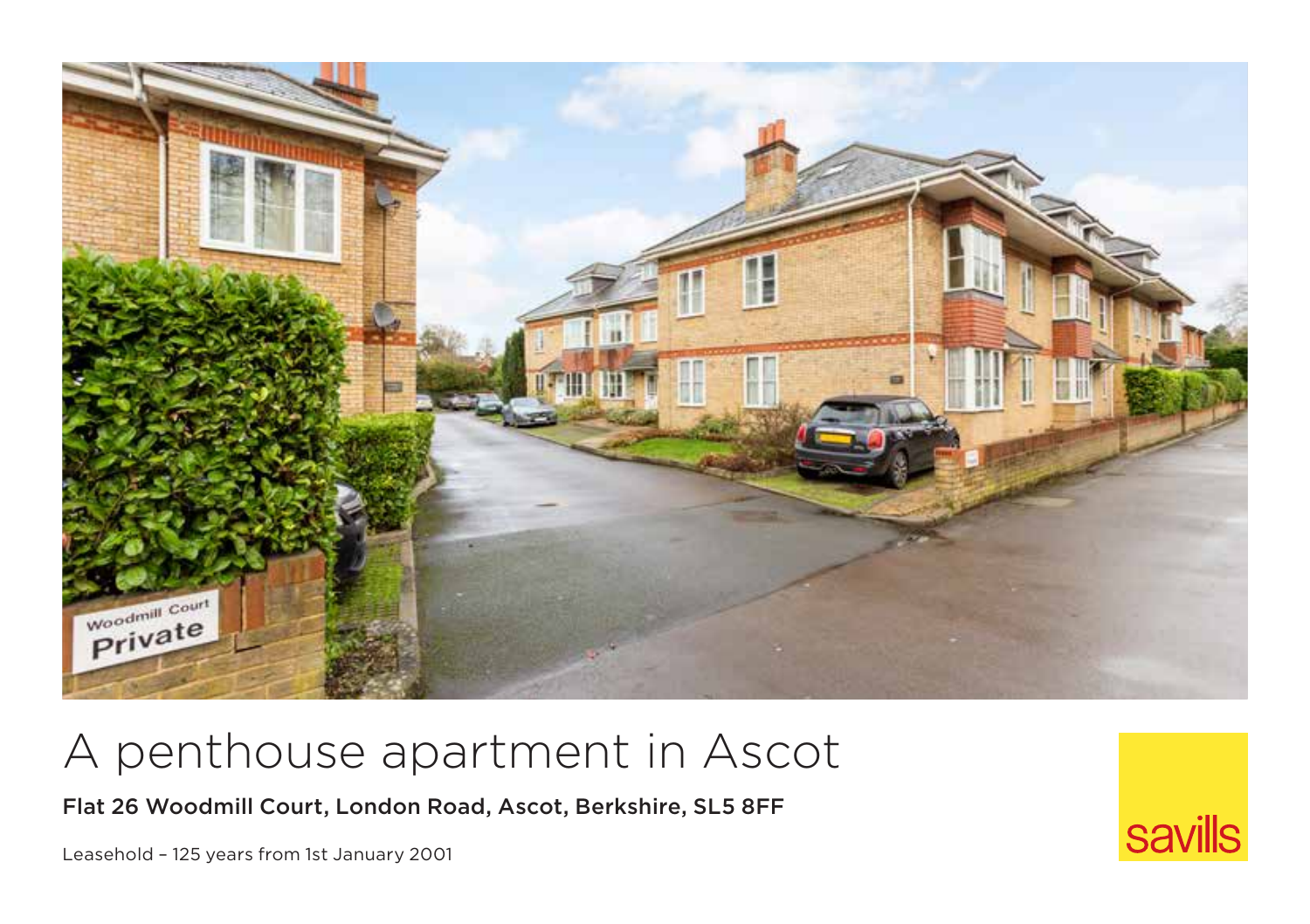Living/dining room • Kitchen • Principal bedroom with en suite shower and dressing room • Bedroom 2

• Family bathroom • Off street allocated parking

• Communal gardens

## **Description**

Apartment 26, Woodmill Court is a modern penthouse apartment in Ascot. The accommodation comprises a well proportioned living/dining room, a kitchen, principal bedroom with en suite shower and dressing room, a second bedroom and bathroom.

Outside there is off street allocated parking and communal gardens.

## **Situation**

Woodmill Court is located approximately 0.9 miles of the world famous racecourse and Ascot High Street. Ascot mainline station providing services to London (Waterloo) is approximately 1.4 miles. By road, Ascot is convenient for Heathrow Airport, M3, M4 and M25 motorways.

**Tenure:** Leasehold - 125 years from 1st January 2001

**Local Authority:** Bracknell Forest Council

**Services:** The property has mains electricity, water and drainage services.

**Fixtures and Fittings:** All

items of fixtures and fittings, including carpets, curtains/ blinds, light fittings and kitchen equipment are specifically excluded unless mentioned

**Energy Performance:** A copy of the full Energy Performance Certificate is available upon request.

**Viewing:** Strictly by appointment with Savills.





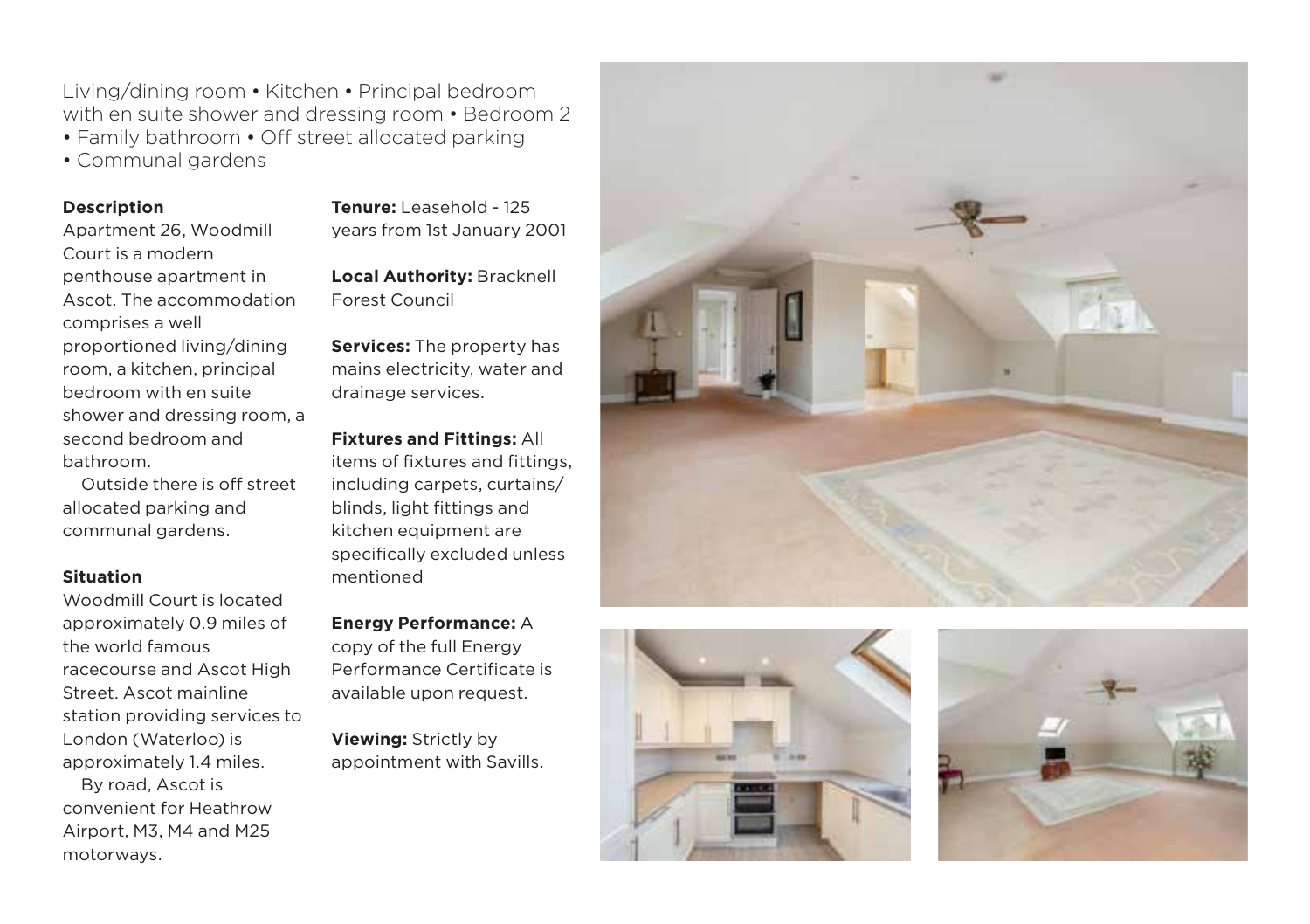